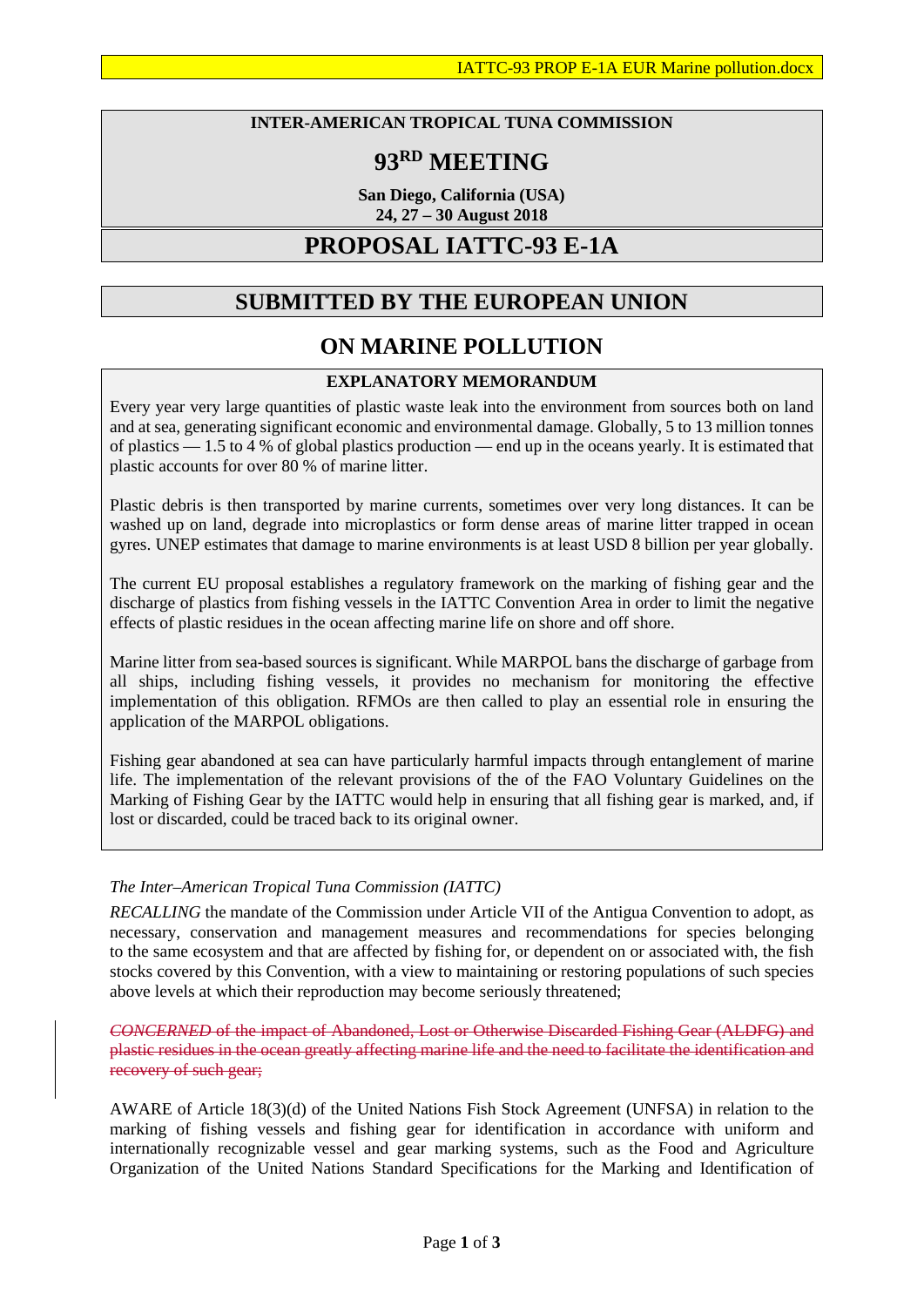Fishing Vessels and the Voluntary Guidelines on the Marking of Fishing Gear;

*RECALLING* that the International Convention for the Prevention of Pollution from Ships (MARPOL) seeks to eliminate and reduce the amount of garbage being discharged into the sea from ships and that its Annex V applies to all vessels but there is no monitoring mechanism provided for by MARPOL to ensure its effective implementation,

#### *Agrees as follows:*

#### **Marking of fishing gear**

- 1. Members and Cooperating Non-Members (CPCs) shall ensure that all fishing gear used by vessels flying their flag are clearly marked.
- 2.1. The Director of the IATTC shall develop a marking scheme for consideration and adoption by the Commission in 2019, in coordination with CPCs and taking into account the FAO voluntary guidelines on the marking of fishing gear.
- $3-2$ . The Director should consider, at a minimum, including the following elements in the marking scheme:
	- a. The marking should provide a s simple, pragmatic, affordable and verifiable means of identifying ownership and position of fishing gear and its link with the vessel(s) or operator (s) undertaking the fishing operation;
	- b. To the extent possible, be compatible with related traceability and certification systems;
	- c. When applicable, the marking should match the vessel's registration details (e.g. the vessel's port letters and numbers or International Radio Call Sign or IMO number, if issued);
	- d. Marker buoys and similar objects floating on the surface and intended to indicate the location and/or origin of fixed fishing gear shall be clearly marked at all times;
	- e. The identification should be easy to apply to the fishing gear and should be applied in such a manner that it will permit its identification or electronic recognition taking into consideration confidentiality safeguards and should not become unreadable or disassociated from the fishing gear.

#### **Retrieval of abandoned, lost or otherwise discarded fishing gear**

1. CPCs shall ensure that:

- (a) vessels flying their flag operating with any gear on board shall make every reasonable attempt to have equipment on board to retrieve abandoned, lost or otherwise discarded fishing gear (ALDFG) and training available to facilitate the recovery of ALDFG ;
- (a) vessels flying their flag that have lost gear shall not abandon it without making every reasonable attempt to retrieve it as soon as possible;
- (a) no vessels flying their flag shall deliberately abandon fishing gear, except for safety reasons, notably in case of vessels in distress and/or life in danger;
- (a) if gear cannot be retrieved, a vessel flying its flag shall promptly notify its competent authority of the following information: